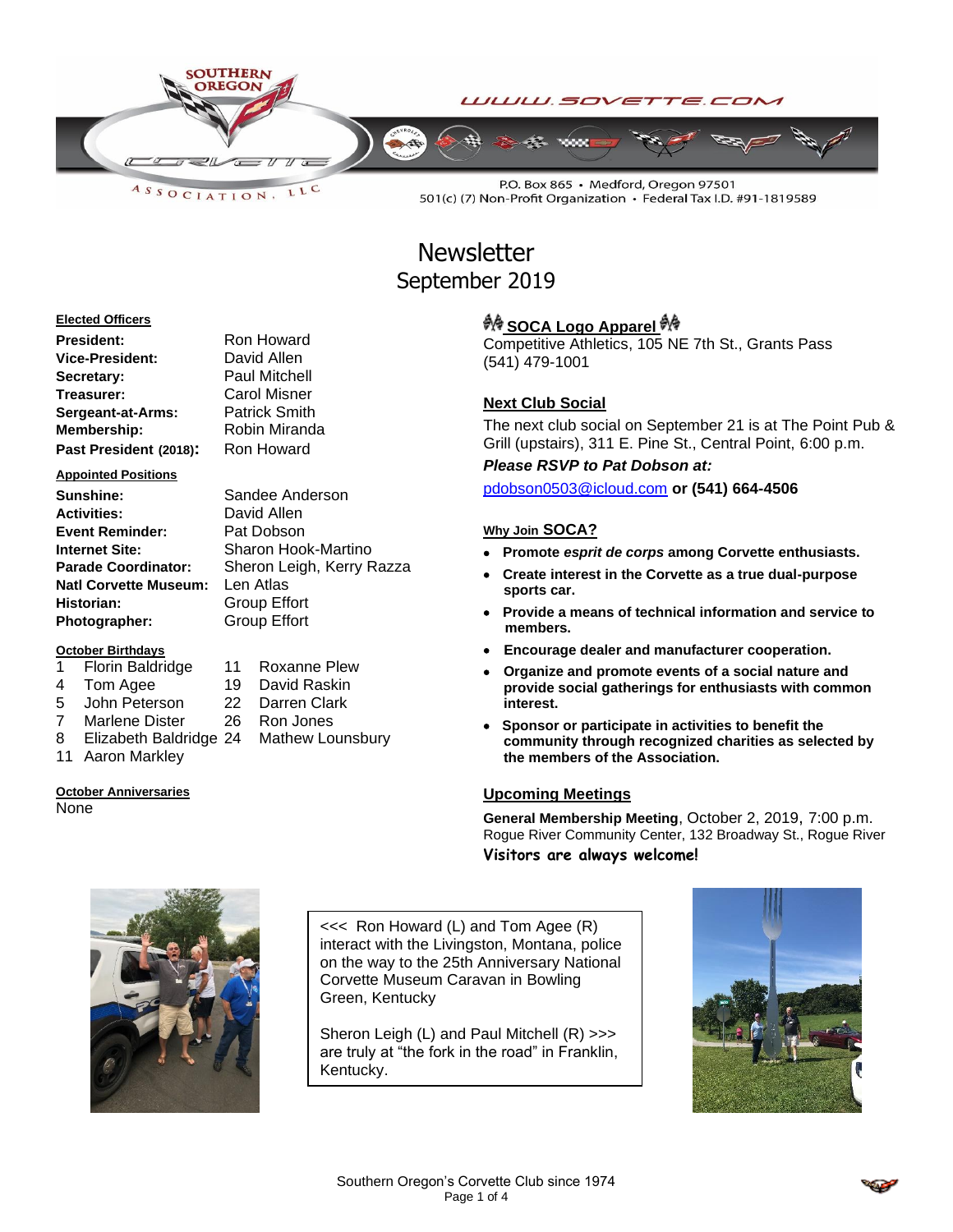

501(c) (7) Non-Profit Organization · Federal Tax I.D. #91-1819589

### **2019 Southern Oregon Corvette Association (SOCA) Events**

|                     | <u>Oct</u>                                                                                        | Nov               | Dec 2019                                                                                 |  |
|---------------------|---------------------------------------------------------------------------------------------------|-------------------|------------------------------------------------------------------------------------------|--|
| Club meeting (Wed.) | 2                                                                                                 | 6                 | 4                                                                                        |  |
|                     |                                                                                                   |                   |                                                                                          |  |
| <b>SEPTEMBER</b>    |                                                                                                   |                   |                                                                                          |  |
| Labor Day Festival  | 2 – Cave Junction Labor Day Festival parade                                                       |                   |                                                                                          |  |
| Sigel Show & Shine  | 14 - Jim Sigel Show & Shine, 9:00 a.m.-2:00 p.m. (stage Corvettes at 8:15 a.m. at Banner Bank)    |                   |                                                                                          |  |
| September Social    | 21 – The Point Pub & Grill (upstairs), 311 E. Pine St., Central Point, 6:00 p.m., bring pool cues |                   |                                                                                          |  |
| <b>OCTOBER</b>      |                                                                                                   |                   |                                                                                          |  |
| October Social      | 19 - Si Casa Flores restaurant, 202 NE Beacon Dr., Grants Pass                                    |                   |                                                                                          |  |
| <b>NOVEMBER</b>     |                                                                                                   |                   |                                                                                          |  |
| Daylight Savings    | 3 – DST ends                                                                                      |                   |                                                                                          |  |
| November Social     | 16 – location and details TBA                                                                     |                   |                                                                                          |  |
| Thanksgiving        | 28 – Thanksgiving holiday                                                                         |                   |                                                                                          |  |
| <b>DECEMBER</b>     |                                                                                                   |                   |                                                                                          |  |
| Parade              |                                                                                                   |                   | 7 – Grants Pass Christmas Parade, details TBA                                            |  |
| Social              |                                                                                                   | Pass, details TBA | 15 (*Sunday night*) – SOCA Christmas Party, Grants Pass Golf Club, 230 Espey Rd., Grants |  |

For additional events, information and links ... see the SOCA website "Events Page:"<https://www.sovette.com/events>



(L-R) Janet Peterson, Dora Moore, Marga Atlas and Elaine Ellis are busy preparing the August potluck social food. The day was also John and Janet Peterson's 54th wedding anniversary.

(L-R) Sharon Reasor, neighbors Jeanie and Arnie Thompson, Tim Kasdorf and Marla Kasdorf are ready, let the August potluck social begin!

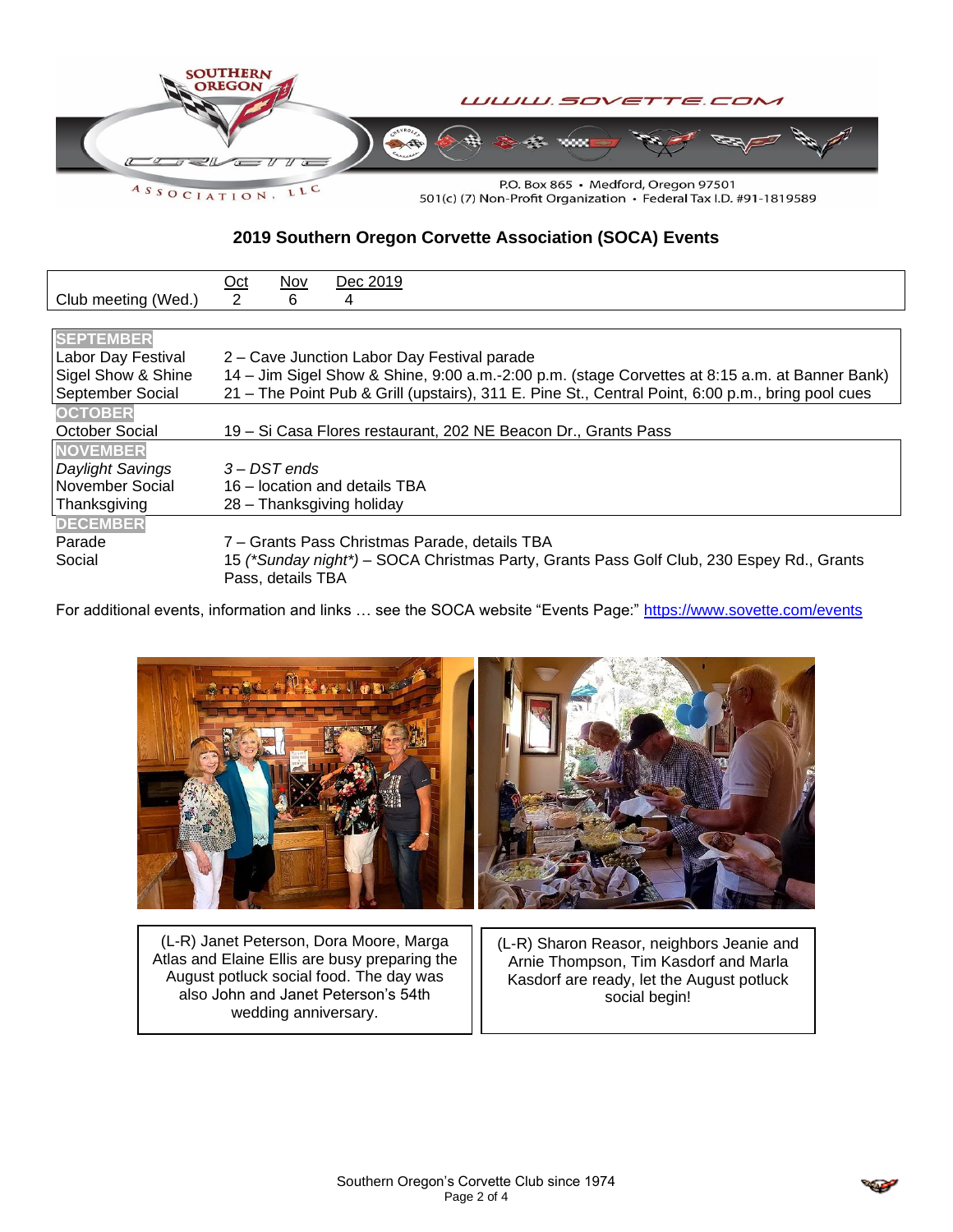

### **The Mystery of the Little-Known 1959 XP-719 Corvette Rear-Engine Prototype Hot Rod Network Staff**



**© Courtesy of GM – 1959 Chevrolet Corvette XP719 Concept**

The 8x10 inch black-and-white glossy photograph was stuck in a folder in the Petersen Photo Archive marked "1959 Corvette." But from its rear-three-quarter view the car looked like no other '59 Corvette we'd seen, more like a cross between an early C2 convertible and a Corvair. The print bore the markings of a GM factory photo: a frame number; photographer's name; and photo date, 2-1-60. On the back, someone had written, "The first mid-engine Corvette proposal 1959." We had to learn more.

We sent a copy of the photo to our friends at the GM Heritage Center, and a few days later they sent us a proof sheet with several photos of the car in various stages of development. They also sent us a copy of what they described as a "nearly blank" engineering record of the car. On that sheet was the car's code number, XP-719; its description as a V-8 rear-engine Corvette; the "Program Instigated" date of 6-4-59; the car's location, Advanced #4; and names of the engineers responsible for the car, "Renner-Hill."

So few words, so much sleuthing to do.

Zora Arkus-Duntov long yearned to develop a mid-engine Corvette, development that took off in a big way with his CERV I prototype, which was built right about the time this car was on the drawing boards. The XP-719's trim proportions, in fact, make us wonder if this was intended to be a body to slip over a production CERV frame.

There have been other notable mid-engine prototypes, including XP-880, aka the "Astro Vette;" the rotary-powered XP-892; and the XP-882, which started life with a big-block out back before a four-rotor Wankel replaced it. All those cars, though, were built in the late 1960s and early 1970s.

We could not find out much about one of XP-719's designers, Ron Hill. Carl Renner, though, had been involved with Corvette styling since its earliest days. In fact, his contemporaries believe Renner's designs had a big influence on the look of the first Corvette, though there's no way to confirm that now, because Harley Earl kept the project so secret and Renner passed away in 2001. We do know Renner designed the coves for the 1956 redesign and 1961's